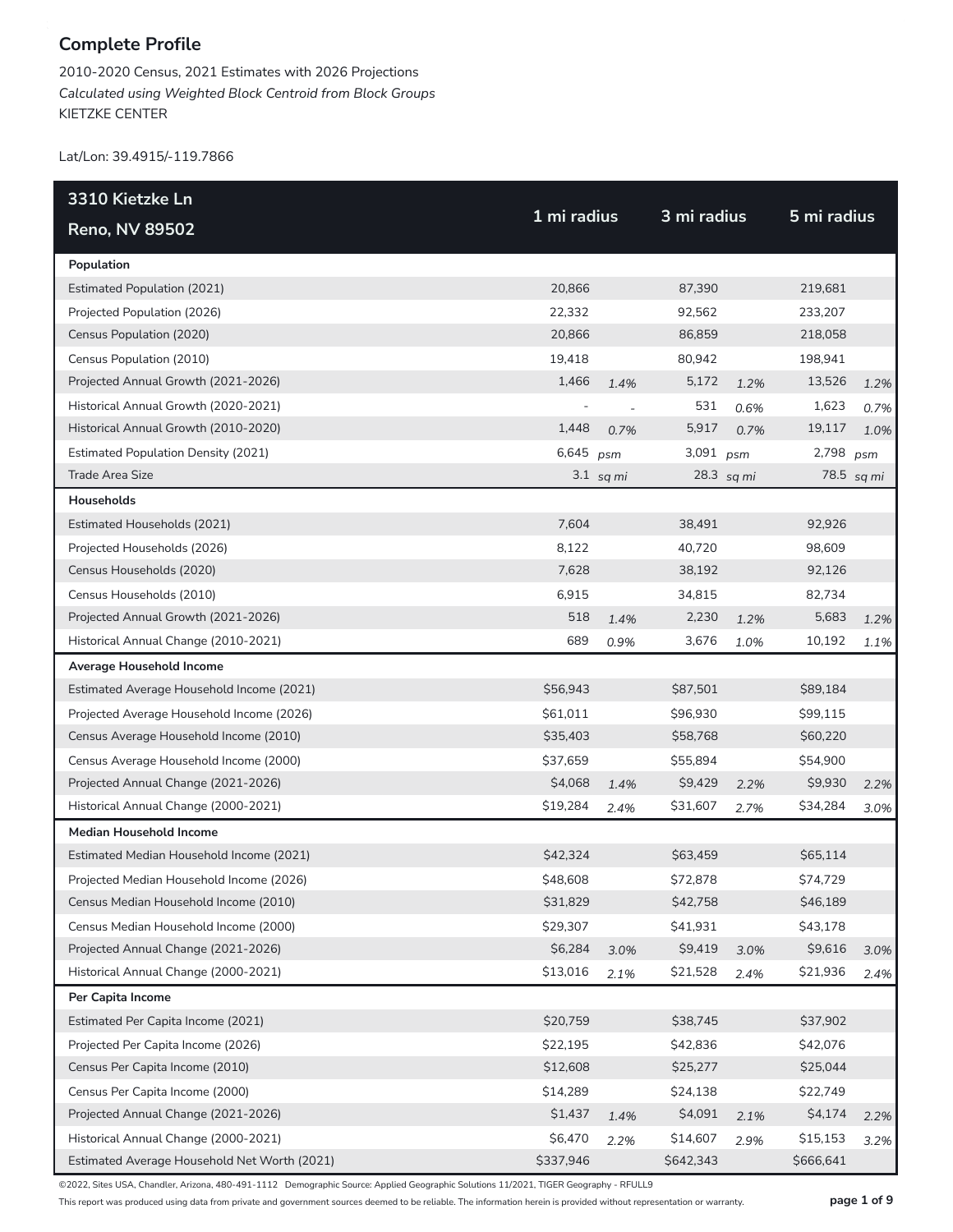2010-2020 Census, 2021 Estimates with 2026 Projections *Calculated using Weighted Block Centroid from Block Groups* KIETZKE CENTER

Lat/Lon: 39.4915/-119.7866

| 3310 Kietzke Ln                               | 1 mi radius |              |              | 3 mi radius |               |             |  |
|-----------------------------------------------|-------------|--------------|--------------|-------------|---------------|-------------|--|
| <b>Reno, NV 89502</b>                         |             |              |              |             | 5 mi radius   |             |  |
| <b>Race and Ethnicity</b>                     |             |              |              |             |               |             |  |
| Total Population (2021)                       | 20,866      |              | 87,390       |             | 219,681       |             |  |
| White (2021)                                  |             | 8,356 40.0%  | 51,309       | 58.7%       | 130,822       | 59.6%       |  |
| Black or African American (2021)              | 654         | 3.1%         | 2,610        | 3.0%        | 6,536         | 3.0%        |  |
| American Indian or Alaska Native (2021)       | 365         | 1.7%         | 1,472        | 1.7%        | 3,323         | 1.5%        |  |
| Asian (2021)                                  | 942         | 4.5%         | 4,826        | 5.5%        | 16,324        | 7.4%        |  |
| Hawaiian or Pacific Islander (2021)           | 183         | 0.9%         | 627          | 0.7%        | 1,740         | 0.8%        |  |
| Other Race (2021)                             |             | 6,709 32.2%  | 14,102 16.1% |             | 31,339        | 14.3%       |  |
| Two or More Races (2021)                      | 3,658       | 17.5%        | 12,443 14.2% |             | 29,597        | 13.5%       |  |
| Population < 18 (2021)                        |             | 5,314 25.5%  | 16,273 18.6% |             | 41,228 18.8%  |             |  |
| White Not Hispanic                            |             | 816 15.4%    |              | 4,862 29.9% | 13,639        | 33.1%       |  |
| <b>Black or African American</b>              | 163         | 3.1%         | 512          | 3.1%        | 1,378         | 3.3%        |  |
| Asian                                         | 151         | 2.8%         | 721          | 4.4%        | 2,021         | 4.9%        |  |
| Other Race Not Hispanic                       | 347         | 6.5%         |              | 1,637 10.1% |               | 4,336 10.5% |  |
| Hispanic                                      | 3,837       | 72.2%        |              | 8,541 52.5% | 19,855        | 48.2%       |  |
| Not Hispanic or Latino Population (2021)      |             | 9,449 45.3%  | 58,611 67.1% |             | 153,946 70.1% |             |  |
| Not Hispanic White                            | 6,549       | 69.3%        | 45,324 77.3% |             | 116,326       | 75.6%       |  |
| Not Hispanic Black or African American        | 609         | 6.4%         | 2,410        | 4.1%        | 6,059         | 3.9%        |  |
| Not Hispanic American Indian or Alaska Native | 179         | 1.9%         | 844          | 1.4%        | 1,764         | 1.1%        |  |
| Not Hispanic Asian                            | 874         | 9.3%         | 4,541        | 7.7%        | 15,563        | 10.1%       |  |
| Not Hispanic Hawaiian or Pacific Islander     | 166         | 1.8%         | 566          | 1.0%        | 1,605         | 1.0%        |  |
| Not Hispanic Other Race                       | 319         | 3.4%         | 795          | 1.4%        | 2,027         | 1.3%        |  |
| Not Hispanic Two or More Races                | 753         | 8.0%         | 4,131        | 7.0%        | 10,603        | 6.9%        |  |
| Hispanic or Latino Population (2021)          |             | 11,417 54.7% | 28,780 32.9% |             | 65,735 29.9%  |             |  |
| Hispanic White                                | 1,807       | 15.8%        | 5,986        | 20.8%       | 14,496        | 22.1%       |  |
| Hispanic Black or African American            | 45          | 0.4%         | 201          | 0.7%        | 478           | 0.7%        |  |
| Hispanic American Indian or Alaska Native     | 185         | 1.6%         | 629          | 2.2%        | 1,559         | 2.4%        |  |
| Hispanic Asian                                | 67          | 0.6%         | 285          | 1.0%        | 761           | 1.2%        |  |
| Hispanic Hawaiian or Pacific Islander         | 17          | 0.2%         | 61           | 0.2%        | 135           | 0.2%        |  |
| Hispanic Other Race                           | 6,390       | 56.0%        | 13,306 46.2% |             | 29,312 44.6%  |             |  |
| Hispanic Two or More Races                    | 2,905       | 25.4%        |              | 8,312 28.9% | 18,994        | 28.9%       |  |
| Not Hispanic or Latino Population (2020)      | 9,040       | 43.3%        | 60,304 69.4% |             | 153,915 70.6% |             |  |
| Hispanic or Latino Population (2020)          | 11,826      | 56.7%        | 26,556 30.6% |             | 64,143        | 29.4%       |  |
| Not Hispanic or Latino Population (2010)      |             | 7,594 39.1%  | 55,956 69.1% |             | 143,745 72.3% |             |  |
| Hispanic or Latino Population (2010)          | 11,824      | 60.9%        | 24,986       | 30.9%       | 55,197        | 27.7%       |  |
| Not Hispanic or Latino Population (2026)      | 9,867       | 44.2%        | 60,793 65.7% |             | 160,231 68.7% |             |  |
| Hispanic or Latino Population (2026)          | 12,465      | 55.8%        | 31,768       | 34.3%       | 72,976        | 31.3%       |  |
| Projected Annual Growth (2021-2026)           | 1,048       | 1.8%         | 2,989        | 2.1%        | 7,241         | 2.2%        |  |
| Historical Annual Growth (2010-2020)          | 2           |              | 1,570        | 0.6%        | 8,947         | 1.6%        |  |

©2022, Sites USA, Chandler, Arizona, 480-491-1112 Demographic Source: Applied Geographic Solutions 11/2021, TIGER Geography - RFULL9

This report was produced using data from private and government sources deemed to be reliable. The information herein is provided without representation or warranty. **page 2 of 9**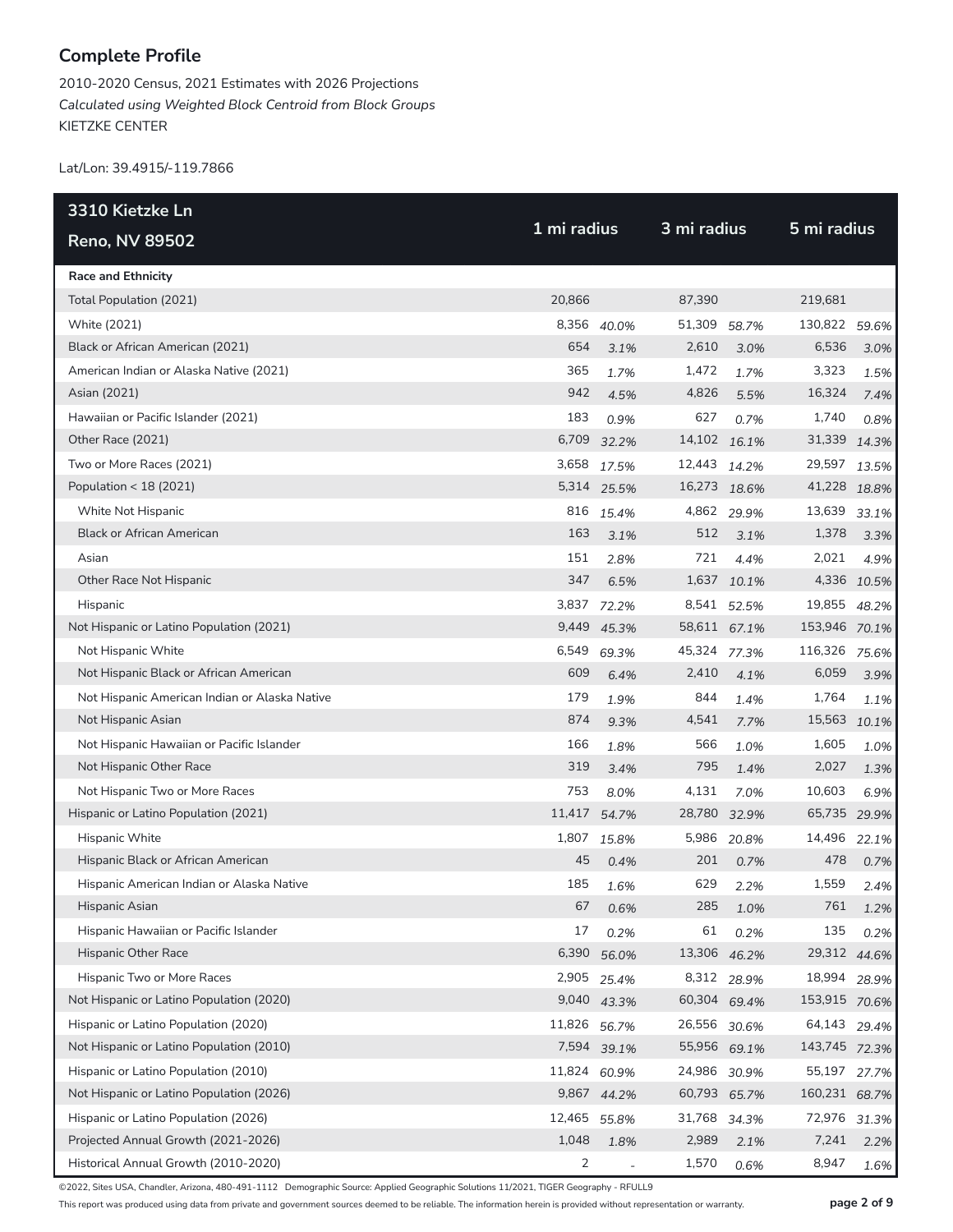2010-2020 Census, 2021 Estimates with 2026 Projections *Calculated using Weighted Block Centroid from Block Groups* KIETZKE CENTER

Lat/Lon: 39.4915/-119.7866

| 3310 Kietzke Ln                       |              |             | 3 mi radius  |             |               |       |
|---------------------------------------|--------------|-------------|--------------|-------------|---------------|-------|
| <b>Reno, NV 89502</b>                 |              | 1 mi radius |              |             | 5 mi radius   |       |
| <b>Total Age Distribution (2021)</b>  |              |             |              |             |               |       |
| <b>Total Population</b>               | 20,866       |             | 87,390       |             | 219,681       |       |
| Age Under 5 Years                     | 1,739        | 8.3%        | 4,770        | 5.5%        | 12,050        | 5.5%  |
| Age 5 to 9 Years                      | 1,510        | 7.2%        | 4,593        | 5.3%        | 11,741        | 5.3%  |
| Age 10 to 14 Years                    | 1,400        | 6.7%        | 4,491        | 5.1%        | 11,426        | 5.2%  |
| Age 15 to 19 Years                    | 1,230        | 5.9%        | 4,375        | 5.0%        | 13,636        | 6.2%  |
| Age 20 to 24 Years                    | 1,595        | 7.6%        | 5,631        | 6.4%        | 16,726        | 7.6%  |
| Age 25 to 29 Years                    | 1,977        | 9.5%        | 7,376        | 8.4%        | 18,095        | 8.2%  |
| Age 30 to 34 Years                    | 1,821        | 8.7%        | 6,663        | 7.6%        | 16,290        | 7.4%  |
| Age 35 to 39 Years                    | 1,489        | 7.1%        | 5,666        | 6.5%        | 13,565        | 6.2%  |
| Age 40 to 44 Years                    | 1,273        | 6.1%        | 5,081        | 5.8%        | 12,197        | 5.6%  |
| Age 45 to 49 Years                    | 1,082        | 5.2%        | 4,845        | 5.5%        | 11,774        | 5.4%  |
| Age 50 to 54 Years                    | 1,147        | 5.5%        | 5,205        | 6.0%        | 12,740        | 5.8%  |
| Age 55 to 59 Years                    | 1,049        | 5.0%        | 5,636        | 6.4%        | 13,453        | 6.1%  |
| Age 60 to 64 Years                    | 1,002        | 4.8%        | 5,848        | 6.7%        | 13,898        | 6.3%  |
| Age 65 to 69 Years                    | 823          | 3.9%        | 5,144        | 5.9%        | 12,632        | 5.8%  |
| Age 70 to 74 Years                    | 705          | 3.4%        | 4,600        | 5.3%        | 11,377        | 5.2%  |
| Age 75 to 79 Years                    | 477          | 2.3%        | 3,184        | 3.6%        | 8,064         | 3.7%  |
| Age 80 to 84 Years                    | 318          | 1.5%        | 2,152        | 2.5%        | 5,314         | 2.4%  |
| Age 85 Years or Over                  | 227          | 1.1%        | 2,129        | 2.4%        | 4,705         | 2.1%  |
| Median Age                            | 32.1         |             | 40.2         |             | 38.7          |       |
| Age 19 Years or Less                  |              | 5,880 28.2% | 18,230 20.9% |             | 48,853 22.2%  |       |
| Age 20 to 64 Years                    | 12,436 59.6% |             | 51,951 59.4% |             | 128,736 58.6% |       |
| Age 65 Years or Over                  |              | 2,550 12.2% | 17,209 19.7% |             | 42,092 19.2%  |       |
| <b>Female Age Distribution (2021)</b> |              |             |              |             |               |       |
| Female Population                     | 10,192 48.8% |             | 42,735 48.9% |             | 108,351 49.3% |       |
| Age Under 5 Years                     | 828          | 8.1%        | 2,302        | 5.4%        | 5,857         | 5.4%  |
| Age 5 to 9 Years                      | 764          | 7.5%        | 2,228        | 5.2%        | 5,650         | 5.2%  |
| Age 10 to 14 Years                    | 646          | 6.3%        | 2,155        | 5.0%        | 5,494         | 5.1%  |
| Age 15 to 19 Years                    | 603          | 5.9%        | 2,115        | 4.9%        | 6,764         | 6.2%  |
| Age 20 to 24 Years                    | 814          | 8.0%        | 2,851        | 6.7%        | 8,135         | 7.5%  |
| Age 25 to 29 Years                    | 990          | 9.7%        | 3,561        | 8.3%        | 8,684         | 8.0%  |
| Age 30 to 34 Years                    | 878          | 8.6%        | 3,091        | 7.2%        | 7,705         | 7.1%  |
| Age 35 to 39 Years                    |              | 697 6.8%    | 2,568        | 6.0%        | 6,455         | 6.0%  |
| Age 40 to 44 Years                    | 568          | 5.6%        | 2,349        | 5.5%        | 5,744         | 5.3%  |
| Age 45 to 49 Years                    | 496          | 4.9%        | 2,305        | 5.4%        | 5,738         | 5.3%  |
| Age 50 to 54 Years                    | 565          | 5.5%        | 2,537        | 5.9%        | 6,181         | 5.7%  |
| Age 55 to 59 Years                    | 503          | 4.9%        | 2,796        | 6.5%        | 6,780         | 6.3%  |
| Age 60 to 64 Years                    | 483          | 4.7%        | 2,780        | 6.5%        | 6,691         | 6.2%  |
| Age 65 to 69 Years                    | 403          | 4.0%        | 2,543        | 6.0%        | 6,264         | 5.8%  |
| Age 70 to 74 Years                    | 331          | 3.2%        | 2,204        | 5.2%        | 5,765         | 5.3%  |
| Age 75 to 79 Years                    | 273          | 2.7%        | 1,726        | 4.0%        | 4,408         | 4.1%  |
| Age 80 to 84 Years                    | 198          | 1.9%        | 1,238        | 2.9%        | 3,041         | 2.8%  |
| Age 85 Years or Over                  | 151          | 1.5%        | 1,385        | 3.2%        | 2,997         | 2.8%  |
| Female Median Age                     | 32.2         |             | 40.9         |             | 39.6          |       |
| Age 19 Years or Less                  |              | 2,841 27.9% | 8,800        | 20.6%       | 23,765 21.9%  |       |
| Age 20 to 64 Years                    |              | 5,994 58.8% | 24,838 58.1% |             | 62,113        | 57.3% |
| Age 65 Years or Over                  |              | 1,357 13.3% |              | 9,097 21.3% | 22,474 20.7%  |       |

©2022, Sites USA, Chandler, Arizona, 480-491-1112 Demographic Source: Applied Geographic Solutions 11/2021, TIGER Geography - RFULL9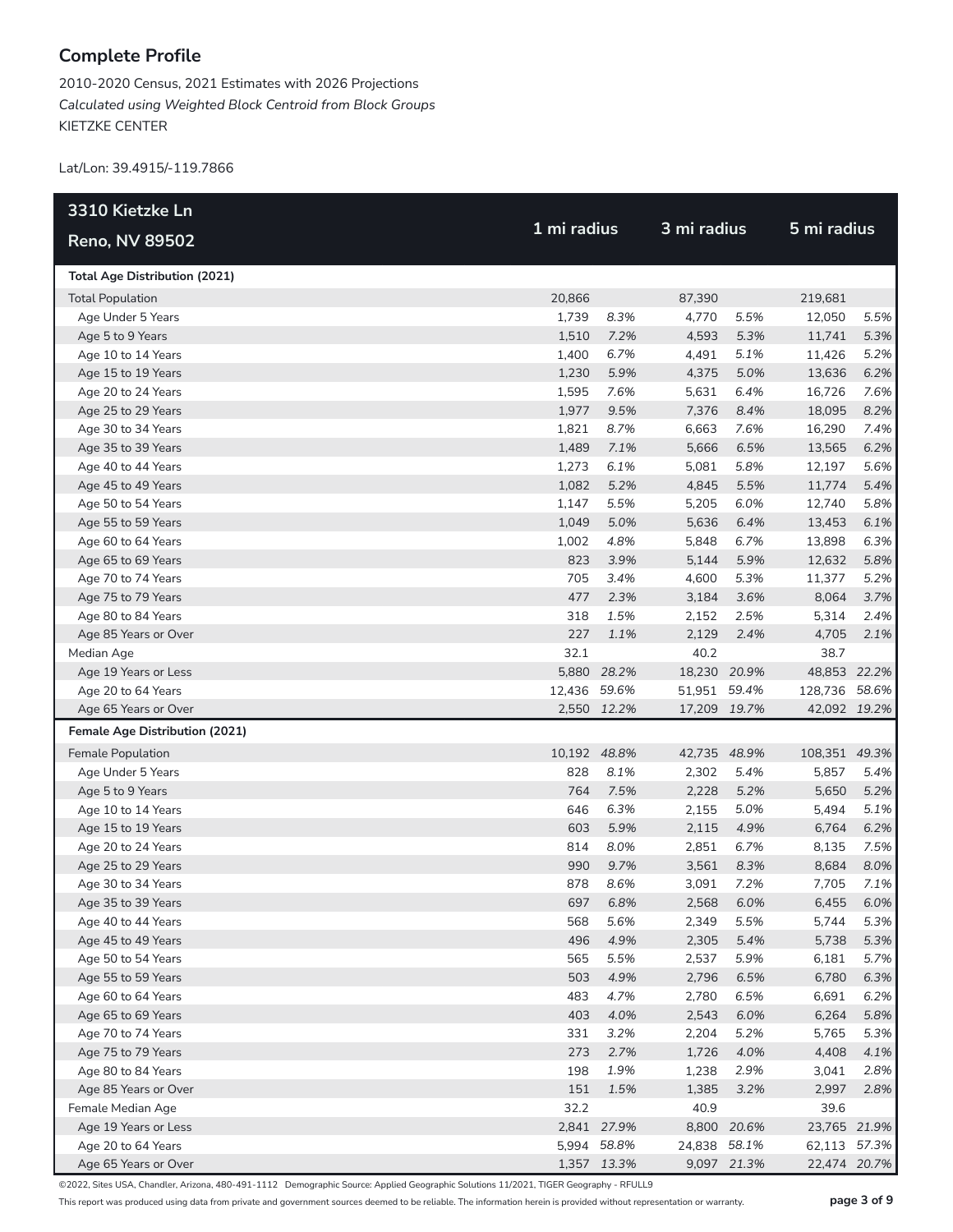2010-2020 Census, 2021 Estimates with 2026 Projections *Calculated using Weighted Block Centroid from Block Groups* KIETZKE CENTER

Lat/Lon: 39.4915/-119.7866

| 3310 Kietzke Ln              |              |             |              |              |               | 5 mi radius  |  |  |
|------------------------------|--------------|-------------|--------------|--------------|---------------|--------------|--|--|
| <b>Reno, NV 89502</b>        | 1 mi radius  |             | 3 mi radius  |              |               |              |  |  |
| Male Age Distribution (2021) |              |             |              |              |               |              |  |  |
| Male Population              | 10,674 51.2% |             |              | 44,655 51.1% | 111,330 50.7% |              |  |  |
| Age Under 5 Years            | 911          | 8.5%        | 2,468        | 5.5%         | 6,193         | 5.6%         |  |  |
| Age 5 to 9 Years             | 747          | 7.0%        | 2,365        | 5.3%         | 6,091         | 5.5%         |  |  |
| Age 10 to 14 Years           | 754          | 7.1%        | 2,336        | 5.2%         | 5,932         | 5.3%         |  |  |
| Age 15 to 19 Years           | 628          | 5.9%        | 2,260        | 5.1%         | 6,872         | 6.2%         |  |  |
| Age 20 to 24 Years           | 781          | 7.3%        | 2,779        | 6.2%         | 8,590         | 7.7%         |  |  |
| Age 25 to 29 Years           | 988          | 9.3%        | 3,815        | 8.5%         | 9,411         | 8.5%         |  |  |
| Age 30 to 34 Years           | 943          | 8.8%        | 3,571        | 8.0%         | 8,584         | 7.7%         |  |  |
| Age 35 to 39 Years           | 792          | 7.4%        | 3,098        | 6.9%         | 7,111         | 6.4%         |  |  |
| Age 40 to 44 Years           | 705          | 6.6%        | 2,732        | 6.1%         | 6,454         | 5.8%         |  |  |
| Age 45 to 49 Years           | 586          | 5.5%        | 2,541        | 5.7%         | 6,036         | 5.4%         |  |  |
| Age 50 to 54 Years           | 582          | 5.5%        | 2,668        | 6.0%         | 6,559         | 5.9%         |  |  |
| Age 55 to 59 Years           | 546          | 5.1%        | 2,840        | 6.4%         | 6,673         | 6.0%         |  |  |
| Age 60 to 64 Years           | 519          | 4.9%        | 3,068        | 6.9%         | 7,206         | 6.5%         |  |  |
| Age 65 to 69 Years           | 419          | 3.9%        | 2,601        | 5.8%         | 6,368         | 5.7%         |  |  |
| Age 70 to 74 Years           | 374          | 3.5%        | 2,396        | 5.4%         | 5,612         | 5.0%         |  |  |
| Age 75 to 79 Years           | 204          | 1.9%        | 1,458        | 3.3%         | 3,657         | 3.3%         |  |  |
| Age 80 to 84 Years           | 120          | 1.1%        | 913          | 2.0%         | 2,272         | 2.0%         |  |  |
| Age 85 Years or Over         | 76           | 0.7%        | 744          | 1.7%         | 1,708         | 1.5%         |  |  |
| Male Median Age              | 32.2         |             | 39.7         |              | 38.0          |              |  |  |
| Age 19 Years or Less         |              | 3,039 28.5% |              | 9,429 21.1%  | 25,088 22.5%  |              |  |  |
| Age 20 to 64 Years           |              | 6,442 60.4% | 27,113 60.7% |              | 66,624 59.8%  |              |  |  |
| Age 65 Years or Over         |              | 1,193 11.2% |              | 8,113 18.2%  |               | 19,618 17.6% |  |  |
| Males per 100 Females (2021) |              |             |              |              |               |              |  |  |
| Overall Comparison           | 105          |             | 104          |              | 103           |              |  |  |
| Age Under 5 Years            |              | 110 52.4%   |              | 107 51.7%    |               | 106 51.4%    |  |  |
| Age 5 to 9 Years             |              | 98 49.4%    |              | 106 51.5%    |               | 108 51.9%    |  |  |
| Age 10 to 14 Years           |              | 117 53.8%   | 108          | 52.0%        |               | 108 51.9%    |  |  |
| Age 15 to 19 Years           |              | 104 51.0%   |              | 107 51.7%    |               | 102 50.4%    |  |  |
| Age 20 to 24 Years           |              | 96 49.0%    |              | 97 49.4%     |               | 106 51.4%    |  |  |
| Age 25 to 29 Years           |              | 100 50.0%   |              | 107 51.7%    |               | 108 52.0%    |  |  |
| Age 30 to 34 Years           |              | 107 51.8%   |              | 116 53.6%    |               | 111 52.7%    |  |  |
| Age 35 to 39 Years           |              | 114 53.2%   |              | 121 54.7%    |               | 110 52.4%    |  |  |
| Age 40 to 44 Years           |              | 124 55.4%   |              | 116 53.8%    |               | 112 52.9%    |  |  |
| Age 45 to 49 Years           |              | 118 54.1%   |              | 110 52.4%    |               | 105 51.3%    |  |  |
| Age 50 to 54 Years           |              | 103 50.7%   |              | 105 51.3%    |               | 106 51.5%    |  |  |
| Age 55 to 59 Years           |              | 109 52.0%   |              | 102 50.4%    |               | 98 49.6%     |  |  |
| Age 60 to 64 Years           |              | 108 51.8%   |              | 110 52.5%    |               | 108 51.9%    |  |  |
| Age 65 to 69 Years           |              | 104 51.0%   |              | 102 50.6%    |               | 102 50.4%    |  |  |
| Age 70 to 74 Years           |              | 113 53.0%   |              | 109 52.1%    |               | 97 49.3%     |  |  |
| Age 75 to 79 Years           |              | 74 42.7%    |              | 85 45.8%     |               | 83 45.3%     |  |  |
| Age 80 to 84 Years           |              | 61 37.7%    |              | 74 42.4%     |               | 75 42.8%     |  |  |
| Age 85 Years or Over         |              | 50 33.5%    |              | 54 35.0%     |               | 57 36.3%     |  |  |
| Age 19 Years or Less         |              | 107 51.7%   |              | 107 51.7%    |               | 106 51.4%    |  |  |
| Age 20 to 39 Years           |              | 104 50.9%   |              | 110 52.4%    |               | 109 52.1%    |  |  |
| Age 40 to 64 Years           |              | 112 52.9%   |              | 108 52.0%    |               | 106 51.4%    |  |  |
| Age 65 Years or Over         |              | 88 46.8%    |              | 89 47.1%     |               | 87 46.6%     |  |  |

©2022, Sites USA, Chandler, Arizona, 480-491-1112 Demographic Source: Applied Geographic Solutions 11/2021, TIGER Geography - RFULL9

This report was produced using data from private and government sources deemed to be reliable. The information herein is provided without representation or warranty. **page 4 of 9**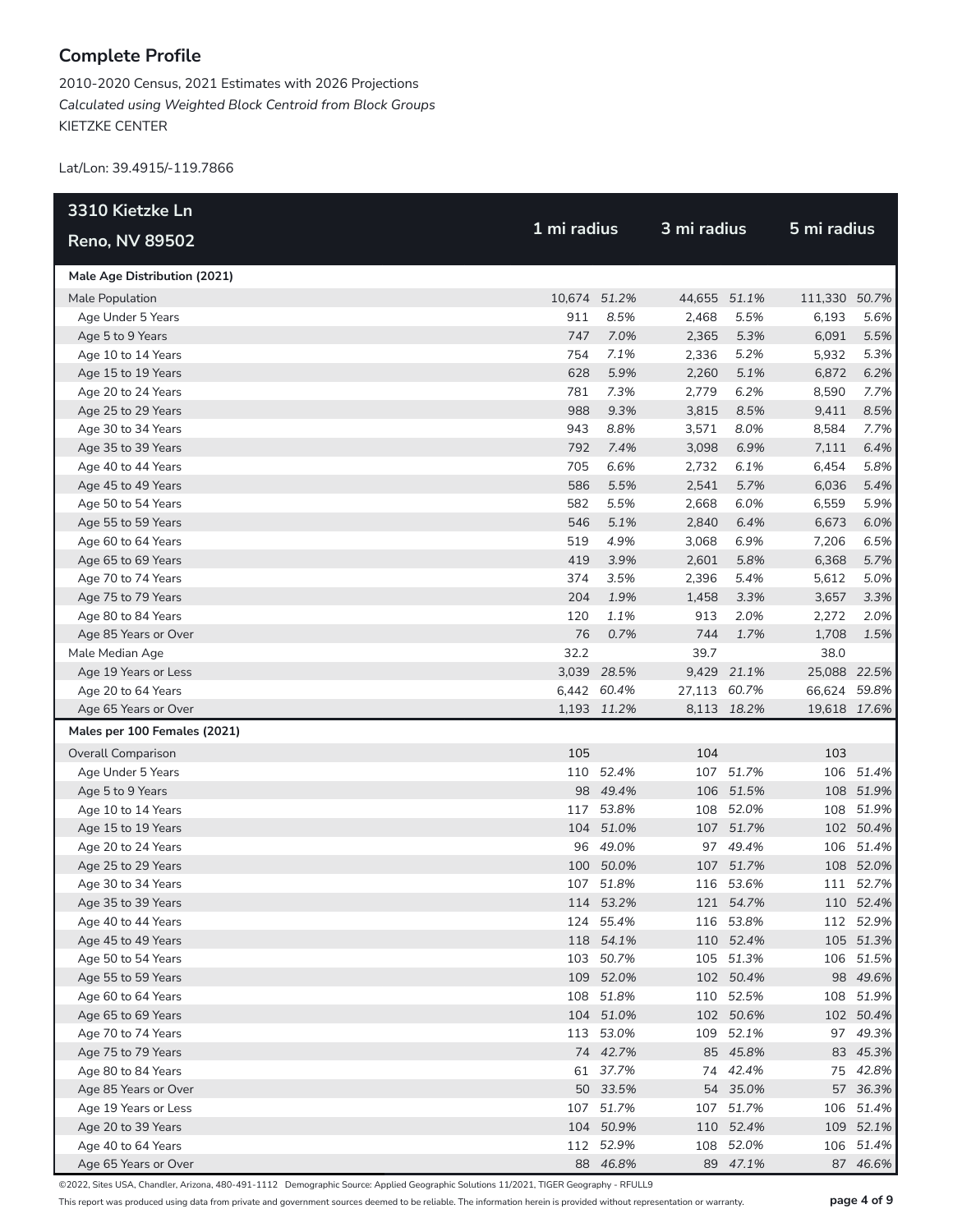2010-2020 Census, 2021 Estimates with 2026 Projections *Calculated using Weighted Block Centroid from Block Groups* KIETZKE CENTER

Lat/Lon: 39.4915/-119.7866

| 3310 Kietzke Ln                              | 1 mi radius  |             |              | 3 mi radius |               |             |  |  |
|----------------------------------------------|--------------|-------------|--------------|-------------|---------------|-------------|--|--|
| <b>Reno, NV 89502</b>                        |              |             |              |             | 5 mi radius   |             |  |  |
| Household Type (2021)                        |              |             |              |             |               |             |  |  |
| <b>Total Households</b>                      | 7,604        |             | 38,491       |             | 92,926        |             |  |  |
| Households with Children                     |              | 2,984 39.2% |              | 9,273 24.1% | 23,576 25.4%  |             |  |  |
| Average Household Size                       | 2.7          |             | 2.2          |             | 2.3           |             |  |  |
| Household Density per Square Mile            | 2,422        |             | 1,362        |             | 1,184         |             |  |  |
| <b>Population Family</b>                     | 16,992 81.4% |             | 61,651 70.5% |             | 157,076 71.5% |             |  |  |
| Population Non-Family                        |              | 3,863 18.5% | 24,032 27.5% |             | 56,874 25.9%  |             |  |  |
| <b>Population Group Quarters</b>             | 11           |             | 1,707        | 2.0%        | 5,730         | 2.6%        |  |  |
| <b>Family Households</b>                     |              | 4,671 61.4% | 19,354 50.3% |             | 49,234 53.0%  |             |  |  |
| Married Couple Households                    |              | 2,580 55.2% | 12,541 64.8% |             | 32,424 65.9%  |             |  |  |
| Other Family Households with Children        |              | 2,091 44.8% |              | 6,812 35.2% | 16,810 34.1%  |             |  |  |
| Family Households with Children              |              | 2,954 63.2% |              | 9,146 47.3% | 23,250 47.2%  |             |  |  |
| Married Couple with Children                 |              | 1,534 51.9% |              | 5,091 55.7% | 13,227 56.9%  |             |  |  |
| Other Family Households with Children        |              | 1,420 48.1% |              | 4,055 44.3% | 10,023 43.1%  |             |  |  |
| Family Households No Children                |              | 1,717 36.8% | 10,208 52.7% |             | 25,984 52.8%  |             |  |  |
| Married Couple No Children                   |              | 1,046 60.9% |              | 7,451 73.0% | 19,196 73.9%  |             |  |  |
| Other Family Households No Children          |              | 671 39.1%   |              | 2,758 27.0% |               | 6,788 26.1% |  |  |
| Non-Family Households                        |              | 2,933 38.6% | 19,137 49.7% |             | 43,692 47.0%  |             |  |  |
| Non-Family Households with Children          | 30           | 1.0%        | 127          | 0.7%        | 326           | 0.7%        |  |  |
| Non-Family Households No Children            | 2,903        | 99.0%       | 19,010       | 99.3%       | 43,366 99.3%  |             |  |  |
| Average Family Household Size                | 3.6          |             | 3.2          |             | 3.2           |             |  |  |
| Average Family Income                        | \$59,494     |             | \$112,232    |             | \$113,502     |             |  |  |
| Median Family Income                         | \$50,425     |             | \$82,747     |             | \$85,259      |             |  |  |
| Average Non-Family Household Size            | 1.3          |             | 1.3          |             | 1.3           |             |  |  |
| Marital Status (2021)                        |              |             |              |             |               |             |  |  |
| Population Age 15 Years or Over              | 16,216       |             | 73,536       |             | 184,464       |             |  |  |
| <b>Never Married</b>                         |              | 6,316 38.9% | 27,254 37.1% |             | 68,091 36.9%  |             |  |  |
| <b>Currently Married</b>                     |              | 5,552 34.2% | 26,344 35.8% |             | 70,372 38.1%  |             |  |  |
| <b>Previously Married</b>                    |              | 4,348 26.8% | 19,938 27.1% |             | 46,001 24.9%  |             |  |  |
| Separated                                    |              | 1,161 26.7% |              | 4,295 21.5% |               | 9,476 20.6% |  |  |
| Widowed                                      |              | 705 16.2%   |              | 4,009 20.1% | 9,728         | 21.1%       |  |  |
| Divorced                                     |              | 2,482 57.1% | 11,634 58.4% |             | 26,797 58.3%  |             |  |  |
| <b>Educational Attainment (2021)</b>         |              |             |              |             |               |             |  |  |
| Adult Population Age 25 Years or Over        | 13,391       |             | 63,530       |             | 154,103       |             |  |  |
| Elementary (Grade Level 0 to 8)              |              | 2,083 15.6% | 3,701        | 5.8%        | 8,880         | 5.8%        |  |  |
| Some High School (Grade Level 9 to 11)       |              | 2,025 15.1% | 5,110        | 8.0%        | 11,454        | 7.4%        |  |  |
| High School Graduate                         |              | 3,995 29.8% | 15,169 23.9% |             | 38,003        | 24.7%       |  |  |
| Some College                                 |              | 2,912 21.7% | 15,735 24.8% |             | 37,336 24.2%  |             |  |  |
| Associate Degree Only                        | 761          | 5.7%        | 4,726        | 7.4%        | 11,882        | 7.7%        |  |  |
| <b>Bachelor Degree Only</b>                  | 1,181        | 8.8%        | 12,171 19.2% |             | 29,307        | 19.0%       |  |  |
| Graduate Degree                              | 435          | 3.2%        |              | 6,917 10.9% | 17,242 11.2%  |             |  |  |
| Any College (Some College or Higher)         |              | 5,288 39.5% | 39,550 62.3% |             | 95,766 62.1%  |             |  |  |
| College Degree + (Bachelor Degree or Higher) |              | 1,616 12.1% | 19,088 30.0% |             | 46,549        | 30.2%       |  |  |

©2022, Sites USA, Chandler, Arizona, 480-491-1112 Demographic Source: Applied Geographic Solutions 11/2021, TIGER Geography - RFULL9

This report was produced using data from private and government sources deemed to be reliable. The information herein is provided without representation or warranty. **page 5 of 9**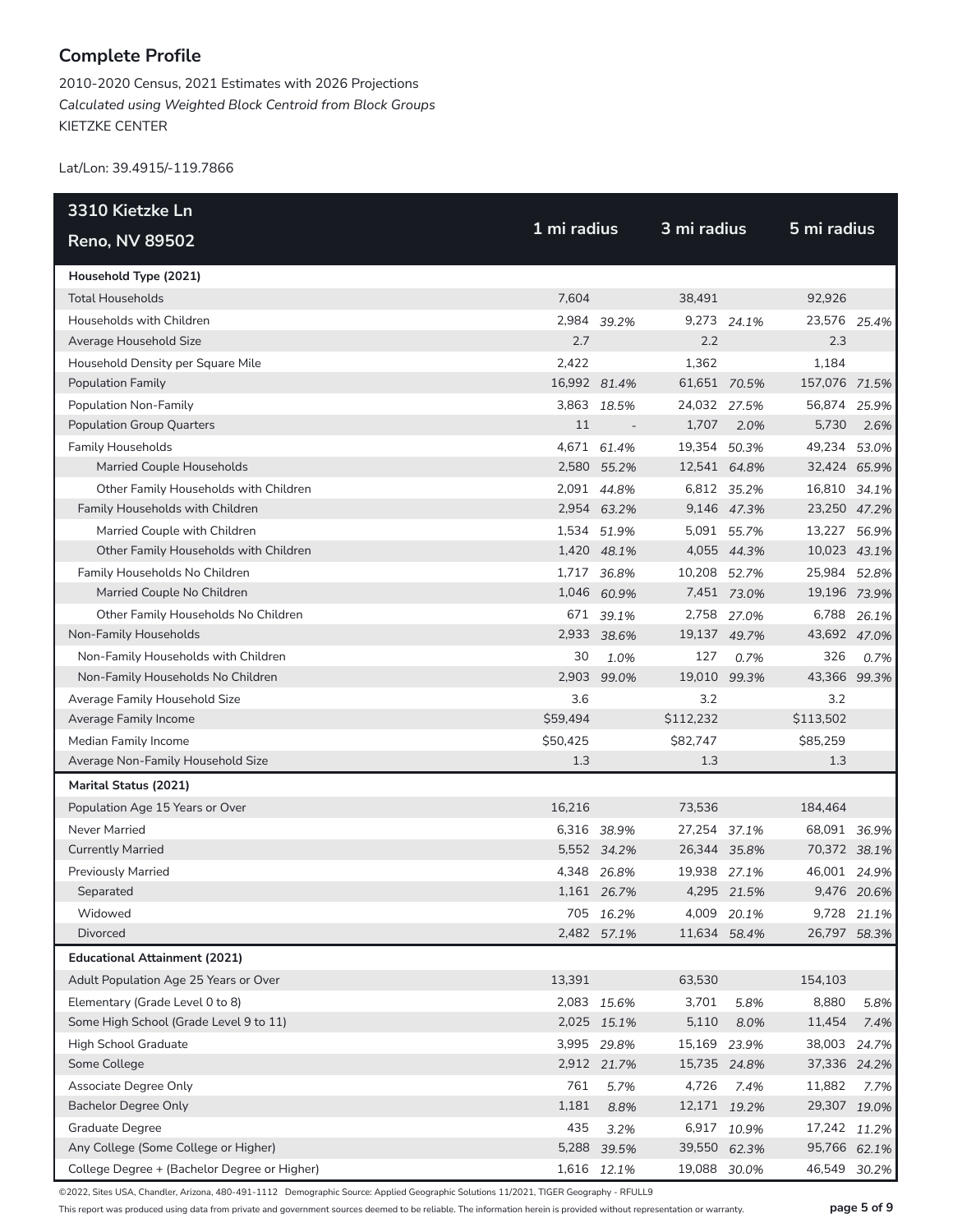2010-2020 Census, 2021 Estimates with 2026 Projections *Calculated using Weighted Block Centroid from Block Groups* KIETZKE CENTER

Lat/Lon: 39.4915/-119.7866

| 3310 Kietzke Ln                                                                      |        |             | 3 mi radius         |             |                     |             |
|--------------------------------------------------------------------------------------|--------|-------------|---------------------|-------------|---------------------|-------------|
| <b>Reno, NV 89502</b>                                                                |        | 1 mi radius |                     |             | 5 mi radius         |             |
| Housing                                                                              |        |             |                     |             |                     |             |
| Total Housing Units (2021)                                                           | 8,446  |             | 42,199              |             | 100,714             |             |
| Total Housing Units (2020)                                                           | 8,480  |             | 41,829              |             | 99,825              |             |
| Historical Annual Growth (2020-2021)                                                 | $-35$  |             | 369                 |             | 889                 |             |
| Housing Units Occupied (2021)                                                        |        | 7,604 90.0% | 38,491 91.2%        |             | 92,926 92.3%        |             |
| Housing Units Owner-Occupied                                                         |        | 1,894 24.9% | 14,655 38.1%        |             | 40,064 43.1%        |             |
| Housing Units Renter-Occupied                                                        |        | 5,709 75.1% | 23,836 61.9%        |             | 52,862 56.9%        |             |
| Housing Units Vacant (2021)                                                          |        | 842 10.0%   | 3,708               | 8.8%        | 7,788               | 7.7%        |
| Household Size (2021)                                                                |        |             |                     |             |                     |             |
| <b>Total Households</b>                                                              | 7,604  |             | 38,491              |             | 92,926              |             |
| 1 Person Households                                                                  |        | 2,222 29.2% | 15,252 39.6%        |             | 34,025 36.6%        |             |
| 2 Person Households                                                                  |        | 1,995 26.2% | 11,836 30.8%        |             | 29,248 31.5%        |             |
| 3 Person Households                                                                  |        | 1,101 14.5% |                     | 4,532 11.8% | 11,866 12.8%        |             |
| 4 Person Households                                                                  |        | 1,004 13.2% | 3,477               | 9.0%        | 9,181               | 9.9%        |
| 5 Person Households                                                                  | 676    | 8.9%        | 1,864               | 4.8%        | 4,681               | 5.0%        |
| 6 Person Households                                                                  | 344    | 4.5%        | 856                 | 2.2%        | 2,141               | 2.3%        |
| 7 or More Person Households                                                          | 262    | 3.4%        | 673                 | 1.7%        | 1,784               | 1.9%        |
| Household Income Distribution (2021)                                                 |        |             |                     |             |                     |             |
| HH Income \$200,000 or More                                                          | 177    | 2.3%        | 2,559               | 6.6%        | 6,373               | 6.9%        |
| HH Income \$150,000 to \$199,999                                                     | 135    | 1.8%        | 1,640               | 4.3%        | 4,515               | 4.9%        |
| HH Income \$125,000 to \$149,999                                                     | 159    | 2.1%        | 1,908               | 5.0%        | 5,017               | 5.4%        |
| HH Income \$100,000 to \$124,999                                                     | 266    | 3.5%        | 2,850               | 7.4%        | 7,848               | 8.4%        |
| HH Income \$75,000 to \$99,999                                                       | 636    | 8.4%        |                     | 4,980 12.9% | 11,872 12.8%        |             |
| HH Income \$50,000 to \$74,999                                                       |        | 1,721 22.6% |                     | 7,587 19.7% | 17,464 18.8%        |             |
| HH Income \$35,000 to \$49,999                                                       |        | 1,367 18.0% |                     | 5,389 14.0% | 12,387 13.3%        |             |
| HH Income \$25,000 to \$34,999                                                       |        | 988 13.0%   |                     | 3,906 10.1% | 9,066               | 9.8%        |
| HH Income \$15,000 to \$24,999                                                       |        | 1,137 14.9% | 3,693               | 9.6%        | 8,918               | 9.6%        |
| HH Income \$10,000 to \$14,999                                                       | 422    | 5.5%        | 1,791               | 4.7%        | 4,039               | 4.3%        |
| HH Income Under \$10,000                                                             | 597    | 7.9%        | 2,187               | 5.7%        | 5,425               | 5.8%        |
| Household Vehicles (2021)                                                            |        |             |                     |             |                     |             |
| Households 0 Vehicles Available                                                      |        | 1,275 16.8% |                     | 4,380 11.4% |                     | 9,338 10.0% |
| Households 1 Vehicle Available                                                       |        | 3,127 41.1% | 15,305 39.8%        |             | 34,159 36.8%        |             |
| Households 2 Vehicles Available                                                      |        | 2,308 30.4% | 12,522 32.5%        |             | 31,830 34.3%        |             |
| Households 3 or More Vehicles Available                                              |        | 895 11.8%   |                     | 6,284 16.3% | 17,599 18.9%        |             |
| Total Vehicles Available                                                             | 10,704 |             | 61,868              |             | 158,150             |             |
| Average Vehicles per Household                                                       | 1.4    |             | 1.6                 |             | 1.7                 |             |
| Owner-Occupied Household Vehicles                                                    |        | 3,400 31.8% | 30,493 49.3%        |             | 84,721 53.6%        |             |
| Average Vehicles per Owner-Occupied Household                                        | 1.8    |             | 2.1                 |             | 2.1                 |             |
| Renter-Occupied Household Vehicles<br>Average Vehicles per Renter-Occupied Household | 1.3    | 7,303 68.2% | 31,375 50.7%<br>1.3 |             | 73,430 46.4%<br>1.4 |             |
| Travel Time (2021)                                                                   |        |             |                     |             |                     |             |
|                                                                                      | 10,461 |             | 47,404              |             | 115,530             |             |
| Worker Base Age 16 years or Over<br>Travel to Work in 14 Minutes or Less             |        | 3,304 31.6% | 16,241 34.3%        |             | 38,231 33.1%        |             |
| Travel to Work in 15 to 29 Minutes                                                   |        | 4,437 42.4% | 18,921 39.9%        |             | 47,941 41.5%        |             |
| Travel to Work in 30 to 59 Minutes                                                   |        | 1,771 16.9% |                     | 7,685 16.2% | 18,349 15.9%        |             |
| Travel to Work in 60 Minutes or More                                                 | 717    | 6.9%        | 2,207               | 4.7%        | 5,677               | 4.9%        |
| Work at Home                                                                         | 232    | 2.2%        | 2,350               | 5.0%        | 5,332               | 4.6%        |
| Average Minutes Travel to Work                                                       | 17.9   |             | 17.2                |             | 17.5                |             |

©2022, Sites USA, Chandler, Arizona, 480-491-1112 Demographic Source: Applied Geographic Solutions 11/2021, TIGER Geography - RFULL9

This report was produced using data from private and government sources deemed to be reliable. The information herein is provided without representation or warranty. **page 6 of 9**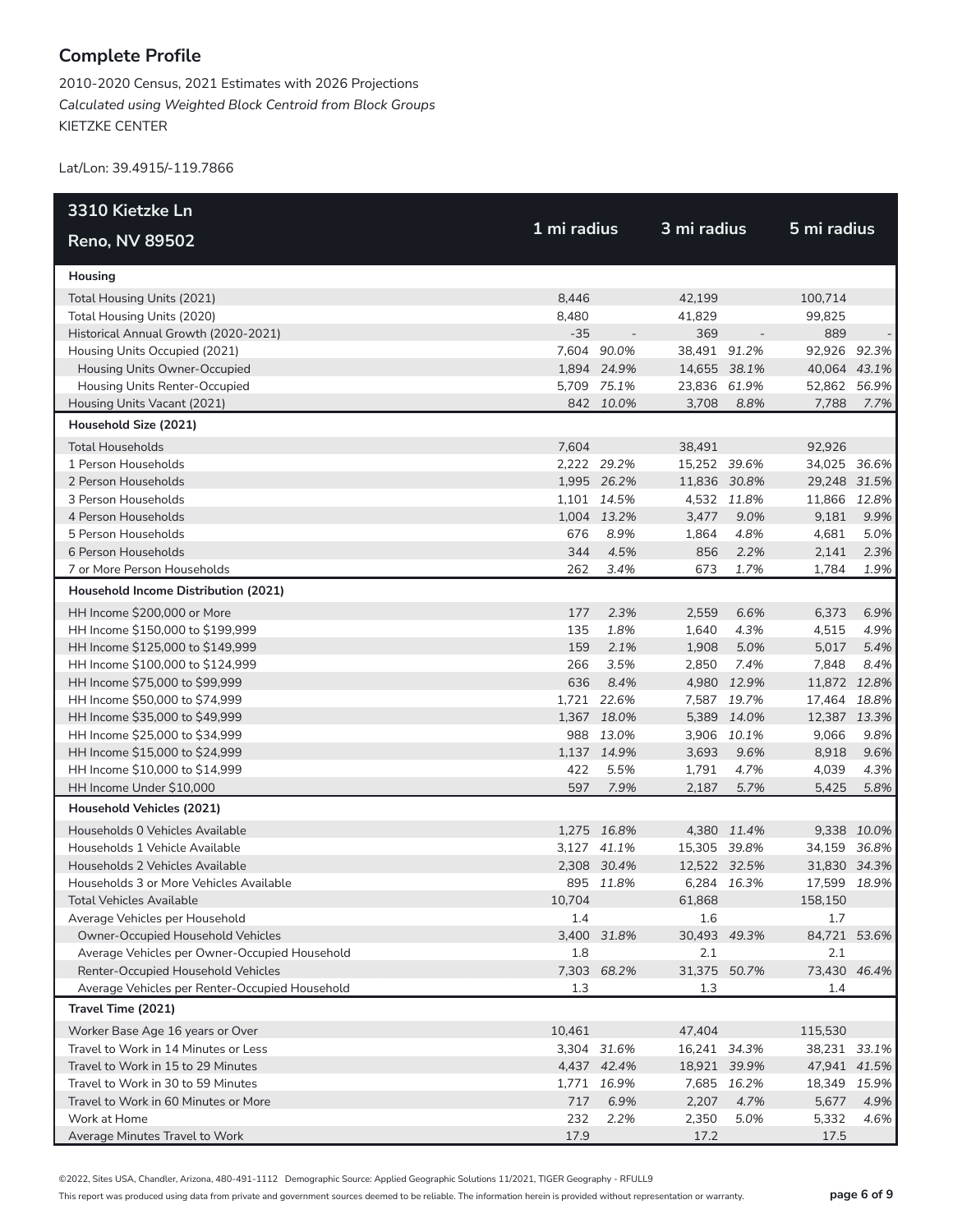2010-2020 Census, 2021 Estimates with 2026 Projections *Calculated using Weighted Block Centroid from Block Groups* KIETZKE CENTER

Lat/Lon: 39.4915/-119.7866

| 3310 Kietzke Ln                                |             |             | 3 mi radius    |              |              |       |
|------------------------------------------------|-------------|-------------|----------------|--------------|--------------|-------|
| <b>Reno, NV 89502</b>                          | 1 mi radius |             |                |              | 5 mi radius  |       |
| Transportation To Work (2021)                  |             |             |                |              |              |       |
| Worker Base Age 16 years or Over               | 10,461      |             | 47.404         |              | 115,530      |       |
| Drive to Work Alone                            |             | 6,819 65.2% | 33,785 71.3%   |              | 83,811 72.5% |       |
| Drive to Work in Carpool                       |             | 1,821 17.4% |                | 6,297 13.3%  | 15,199 13.2% |       |
| Travel to Work by Public Transportation        | 675         | 6.5%        | 1,926          | 4.1%         | 4,294        | 3.7%  |
| Drive to Work on Motorcycle                    | 34          | 0.3%        | 161            | 0.3%         | 419          | 0.4%  |
| Bicycle to Work                                | 27          | 0.3%        | 316            | 0.7%         | 729          | 0.6%  |
| Walk to Work                                   | 744         | 7.1%        | 2,019          | 4.3%         | 4,573        | 4.0%  |
| <b>Other Means</b>                             | 108         | 1.0%        | 550            | 1.2%         | 1,173        | 1.0%  |
| Work at Home                                   | 232         | 2.2%        | 2,350          | 5.0%         | 5,332        | 4.6%  |
| Daytime Demographics (2021)                    |             |             |                |              |              |       |
| <b>Total Businesses</b>                        | 1,087       |             | 7,753          |              | 12,358       |       |
| <b>Total Employees</b>                         | 16,174      |             | 92,065         |              | 147,834      |       |
| Company Headquarter Businesses                 | 46          | 4.2%        | 356            | 4.6%         | 555          | 4.5%  |
| Company Headquarter Employees                  |             | 3,732 23.1% | 16,263         | 17.7%        | 27,600       | 18.7% |
| <b>Employee Population per Business</b>        | 14.9 to 1   |             | 11.9 to 1      |              | 12.0 to 1    |       |
| <b>Residential Population per Business</b>     | 19.2 to 1   |             | 11.3 to 1      |              | 17.8 to 1    |       |
| Adj. Daytime Demographics Age 16 Years or Over | 21.692      |             | 117,390        |              | 214.656      |       |
| <b>Labor Force</b>                             |             |             |                |              |              |       |
| Labor Population Age 16 Years or Over (2021)   | 15,978      |             | 72,733         |              | 182,450      |       |
| Labor Force Total Males (2021)                 |             | 8,142 51.0% | 37,081 51.0%   |              | 92,083 50.5% |       |
| Male Civilian Employed                         |             | 5,915 72.7% | 25,816 69.6%   |              | 62,244 67.6% |       |
| Male Civilian Unemployed                       | 307         | 3.8%        | 1,413          | 3.8%         | 3,578        | 3.9%  |
| Males in Armed Forces                          |             |             | $\overline{4}$ |              | 98           | 0.1%  |
| Males Not in Labor Force                       |             | 1,919 23.6% |                | 9,847 26.6%  | 26,163       | 28.4% |
| Labor Force Total Females (2021)               |             | 7,836 49.0% | 35,653 49.0%   |              | 90,368 49.5% |       |
| Female Civilian Employed                       |             | 4,545 58.0% | 21,588 60.6%   |              | 53,286       | 59.0% |
| Female Civilian Unemployed                     | 293         | 3.7%        | 1,201          | 3.4%         | 2,816        | 3.1%  |
| Females in Armed Forces                        |             |             |                |              |              |       |
| Females Not in Labor Force                     |             | 2.998 38.3% | 12,864 36.1%   |              | 34,266 37.9% |       |
| <b>Unemployment Rate</b>                       | 600         | 3.8%        | 2,614          | 3.6%         | 6,393        | 3.5%  |
| Occupation (2021)                              |             |             |                |              |              |       |
| Occupation Population Age 16 Years or Over     | 10,461      |             | 47,404         |              | 115,530      |       |
| <b>Occupation Total Males</b>                  |             | 5,915 56.5% | 25,816 54.5%   |              | 62,244 53.9% |       |
| <b>Occupation Total Females</b>                |             | 4,545 43.5% |                | 21,588 45.5% | 53,286 46.1% |       |
| Management, Business, Financial Operations     | 666         | 6.4%        |                | 5,431 11.5%  | 13,502 11.7% |       |
| Professional, Related                          |             | 1,118 10.7% |                | 8,772 18.5%  | 22,467 19.4% |       |
| Service                                        |             | 3,044 29.1% | 10,615 22.4%   |              | 24,320       | 21.1% |
| Sales, Office                                  |             | 1,984 19.0% | 10,222 21.6%   |              | 25,665 22.2% |       |
| Farming, Fishing, Forestry                     | 11          | 0.1%        | 107            | 0.2%         | 367          | 0.3%  |
| Construction, Extraction, Maintenance          |             | 1,421 13.6% | 4,325          | 9.1%         | 10,843       | 9.4%  |
| Production, Transport, Material Moving         |             | 2,217 21.2% |                | 7,932 16.7%  | 18,366       | 15.9% |
| <b>White Collar Workers</b>                    |             | 3,767 36.0% |                | 24,425 51.5% | 61,634 53.3% |       |
| <b>Blue Collar Workers</b>                     |             | 6,694 64.0% | 22,980 48.5%   |              | 53,896 46.7% |       |

©2022, Sites USA, Chandler, Arizona, 480-491-1112 Demographic Source: Applied Geographic Solutions 11/2021, TIGER Geography - RFULL9

This report was produced using data from private and government sources deemed to be reliable. The information herein is provided without representation or warranty. **page 7 of 9**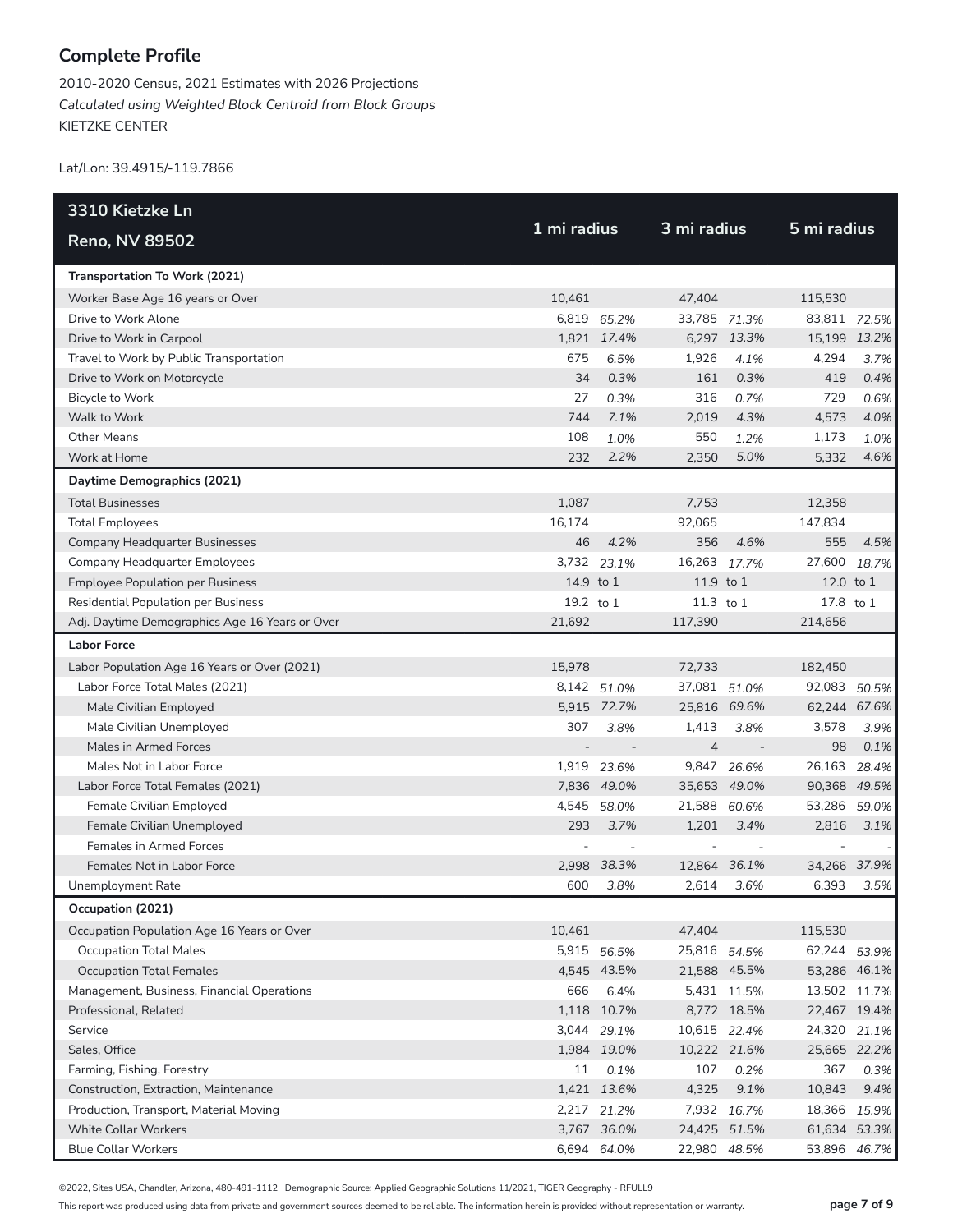2010-2020 Census, 2021 Estimates with 2026 Projections *Calculated using Weighted Block Centroid from Block Groups* KIETZKE CENTER

Lat/Lon: 39.4915/-119.7866

| 3310 Kietzke Ln                      |           |             | 3 mi radius  |             |              |             |
|--------------------------------------|-----------|-------------|--------------|-------------|--------------|-------------|
| <b>Reno, NV 89502</b>                |           | 1 mi radius |              |             | 5 mi radius  |             |
| Units In Structure (2021)            |           |             |              |             |              |             |
| <b>Total Units</b>                   | 6,915     |             | 34,815       |             | 82,734       |             |
| 1 Detached Unit                      |           | 1,555 22.5% | 16,471 47.3% |             | 44,400 53.7% |             |
| 1 Attached Unit                      | 472       | 6.8%        | 1,737        | 5.0%        | 4,060        | 4.9%        |
| 2 Units                              | 245       | 3.5%        | 1,044        | 3.0%        | 2,008        | 2.4%        |
| 3 to 4 Units                         |           | 933 13.5%   | 3,225        | 9.3%        | 6,972        | 8.4%        |
| 5 to 9 Units                         |           | 938 13.6%   |              | 3,701 10.6% | 8,179        | 9.9%        |
| 10 to 19 Units                       |           | 805 11.6%   | 3,389        | 9.7%        | 7,611        | 9.2%        |
| 20 to 49 Units                       |           | 782 11.3%   | 2,685        | 7.7%        | 5,673        | 6.9%        |
| 50 or More Units                     |           | 908 13.1%   |              | 4,413 12.7% |              | 9,517 11.5% |
| Mobile Home or Trailer               |           | 944 13.7%   | 1,791        | 5.1%        | 4,342        | 5.2%        |
| <b>Other Structure</b>               | 22        | 0.3%        | 36           | 0.1%        | 164          | 0.2%        |
| Homes Built By Year (2021)           |           |             |              |             |              |             |
| Homes Built 2014 or later            | 143       | 1.7%        | 1,232        | 2.9%        | 3,597        | 3.6%        |
| Homes Built 2010 to 2013             | 175       | 2.1%        | 482          | 1.1%        | 1,434        | 1.4%        |
| Homes Built 2000 to 2009             | 416       | 4.9%        | 2,995        | 7.1%        | 10,657 10.6% |             |
| Homes Built 1990 to 1999             |           | 919 10.9%   |              | 5,394 12.8% | 15,191 15.1% |             |
| Homes Built 1980 to 1989             |           | 1,169 13.8% |              | 6,215 14.7% | 14,534 14.4% |             |
| Homes Built 1970 to 1979             |           | 2,600 30.8% | 10,298 24.4% |             | 20,476 20.3% |             |
| Homes Built 1960 to 1969             |           | 1,424 16.9% |              | 4,722 11.2% | 12,418 12.3% |             |
| Homes Built 1950 to 1959             | 458       | 5.4%        | 3,624        | 8.6%        | 7,615        | 7.6%        |
| Homes Built 1940 to 1949             | 251       | 3.0%        | 1,902        | 4.5%        | 4,301        | 4.3%        |
| Homes Built Before 1939              | 50        | 0.6%        | 1,626        | 3.9%        | 2,704        | 2.7%        |
| Median Age of Homes                  | 38.0 yrs  |             | 38.4 yrs     |             | 35.8 yrs     |             |
| Home Values (2021)                   |           |             |              |             |              |             |
| <b>Owner Specified Housing Units</b> | 1,894     |             | 14,655       |             | 40,064       |             |
| Home Values \$1,000,000 or More      | 67        | 3.5%        | 1,110        | 7.6%        | 2,450        | 6.1%        |
| Home Values \$750,000 to \$999,999   | 97        | 5.1%        | 856          | 5.8%        | 2,201        | 5.5%        |
| Home Values \$500,000 to \$749,999   |           | 196 10.3%   |              | 2,416 16.5% |              | 6,599 16.5% |
| Home Values \$400,000 to \$499,999   |           | 238 12.6%   |              | 2,701 18.4% |              | 7,552 18.9% |
| Home Values \$300,000 to \$399,999   | 359       | 18.9%       |              | 3,602 24.6% | 10,018 25.0% |             |
| Home Values \$250,000 to \$299,999   | 146       | 7.7%        | 1,321        | 9.0%        |              | 4,024 10.0% |
| Home Values \$200,000 to \$249,999   | 125       | 6.6%        | 830          | 5.7%        | 2,401        | 6.0%        |
| Home Values \$175,000 to \$199,999   | 45        | 2.4%        | 202          | 1.4%        | 526          | 1.3%        |
| Home Values \$150,000 to \$174,999   | 59        | 3.1%        | 319          | 2.2%        | 902          | 2.3%        |
| Home Values \$125,000 to \$149,999   | 22        | 1.1%        | 53           | 0.4%        | 166          | 0.4%        |
| Home Values \$100,000 to \$124,999   | 60        | 3.2%        | 241          | 1.6%        | 730          | 1.8%        |
| Home Values \$90,000 to \$99,999     | 25        | 1.3%        | 62           | 0.4%        | 139          | 0.3%        |
| Home Values \$80,000 to \$89,999     | 61        | 3.2%        | 94           | 0.6%        | 186          | 0.5%        |
| Home Values \$70,000 to \$79,999     | 27        | 1.4%        | 66           | 0.5%        | 160          | 0.4%        |
| Home Values \$60,000 to \$69,999     | 23        | 1.2%        | 42           | 0.3%        | 127          | 0.3%        |
| Home Values \$50,000 to \$59,999     | 13        | 0.7%        | 104          | 0.7%        | 236          | 0.6%        |
| Home Values \$35,000 to \$49,999     | 10        | 0.5%        | 101          | 0.7%        | 403          | 1.0%        |
| Home Values \$25,000 to \$34,999     | 19        | 1.0%        | 85           | 0.6%        | 283          | 0.7%        |
| Home Values \$10,000 to \$24,999     | 136       | 7.2%        | 196          | 1.3%        | 442          | 1.1%        |
| Home Values Under \$10,000           | 169       | 8.9%        | 253          | 1.7%        | 519          | 1.3%        |
| Owner-Occupied Median Home Value     | \$279,622 |             | \$412,369    |             | \$405,581    |             |
| Renter-Occupied Median Rent          | \$890     |             | \$995        |             | \$1,017      |             |

©2022, Sites USA, Chandler, Arizona, 480-491-1112 Demographic Source: Applied Geographic Solutions 11/2021, TIGER Geography - RFULL9

This report was produced using data from private and government sources deemed to be reliable. The information herein is provided without representation or warranty. **page 8 of 9**